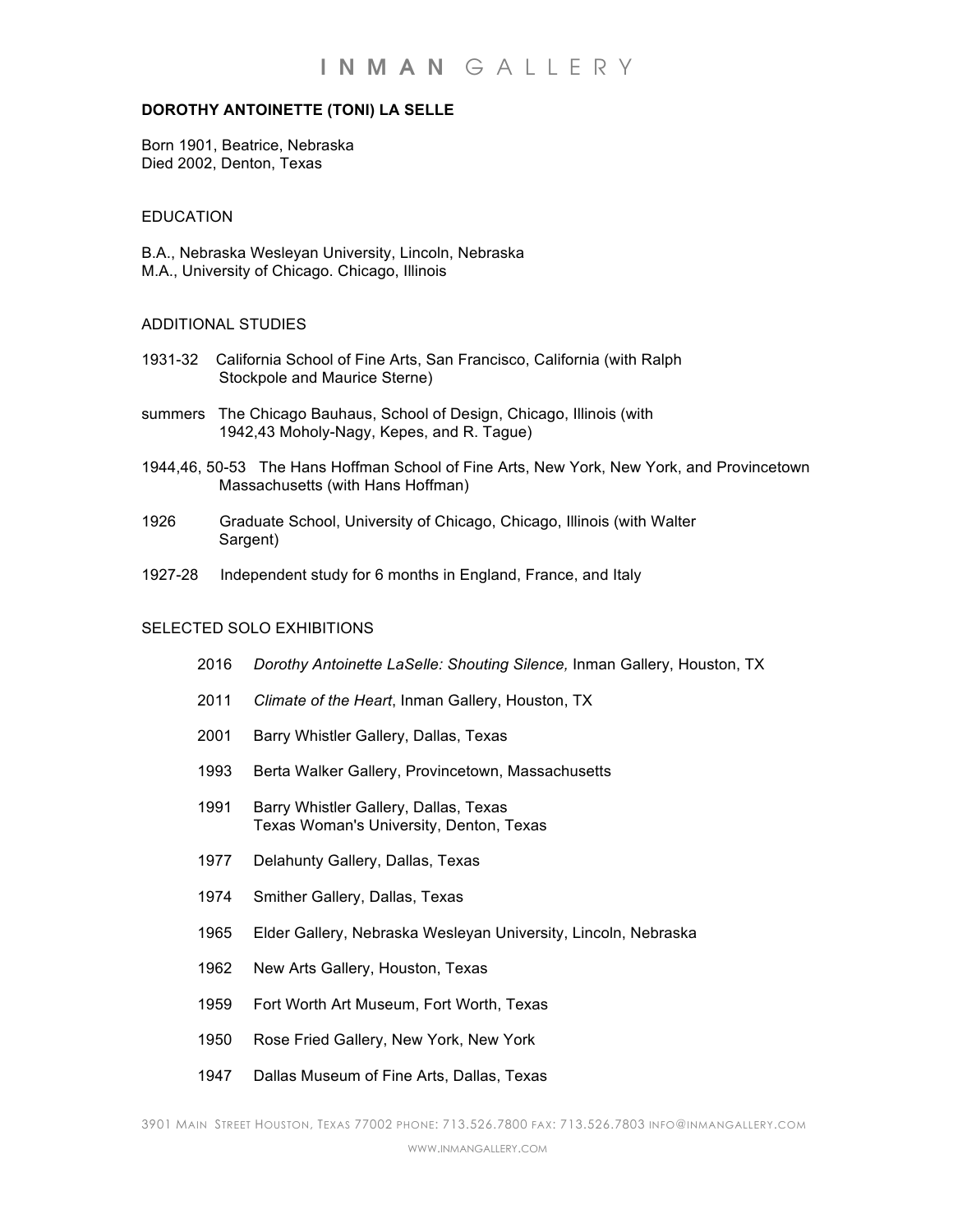1926 Renaissance Society Gallery, University of Chicago, Chicago, Illinois

### SELECTED GROUP EXHIBITIONS

- 2010 *Small Abstract Painting,* Barry Whistler Gallery, Dallas, TX
- 2005 *20/20: A 20th Anniversary Exhibition*, Barry Whistler Gallery, Dallas, TX *Project Marfa*, Barry Whistler Gallery, Marfa, TX
- 2000 *DRAWN*, Barry Whistler Gallery, Dallas, TX *Texas, 150 Works from the Museum of Fine Arts*, Museum of Fine Arts Houston, Houston, TX
- 1993 *Watercolor 'All-Way'*, College of the Mainland, Texas City, TX *USA on Paper*, Copenhagen City Gallery, Copenhagen, Denmark
- 1981 Provincetown Art Association, Provincetown, Massachusetts
- 1968 Dallas Museum of Fine Arts, Dallas, Texas
- 1968 Fort Worth Art Museum, Fort Worth, Texas Jocelyn Museum, Omaha, Nebraska Everson Museum of Art, Syracuse, New York
- 1963 Dallas Museum for Contemporary Art, Dallas, Texas
- 1957 Sun Gallery, Provincetown, Massachusetts
- 1950 Provincetown Art Association, Provincetown, Massachusetts
- 1948 Provincetown Art Association, Provincetown, Massachusetts

#### TEACHING EXPERIENCE

| 1928-72 Profesor of Art (emerita), Texas Woman's University, Denton, Texas |
|----------------------------------------------------------------------------|
| (instructor CIA, associate professor CIA, associate professor TSCW;        |
| professor TWU)                                                             |

- 1925-26 Art Instructor, State College of Indiana, Terre Haute, Indiana
- 1926-27 Acting Head of Art Department, Stephens College, Colombia, Missouri

## AWARDS, COMMISSIONS, AND ASSIGNMENTS

Anonymous Study Fund, Chicago, Illinois

- Director, Art Majors' Design Projects for The Little Chapel in the Woods, T.W.U., Denton, Texas
- Editor, Iconographies of Stained Glass Windows, The Little Chapel in the Woods, T.W.U., Denton, Texas
- Designer, Memorial windows of fused and laminated glass, Trinity Presbyterian Church, Denton, Texas